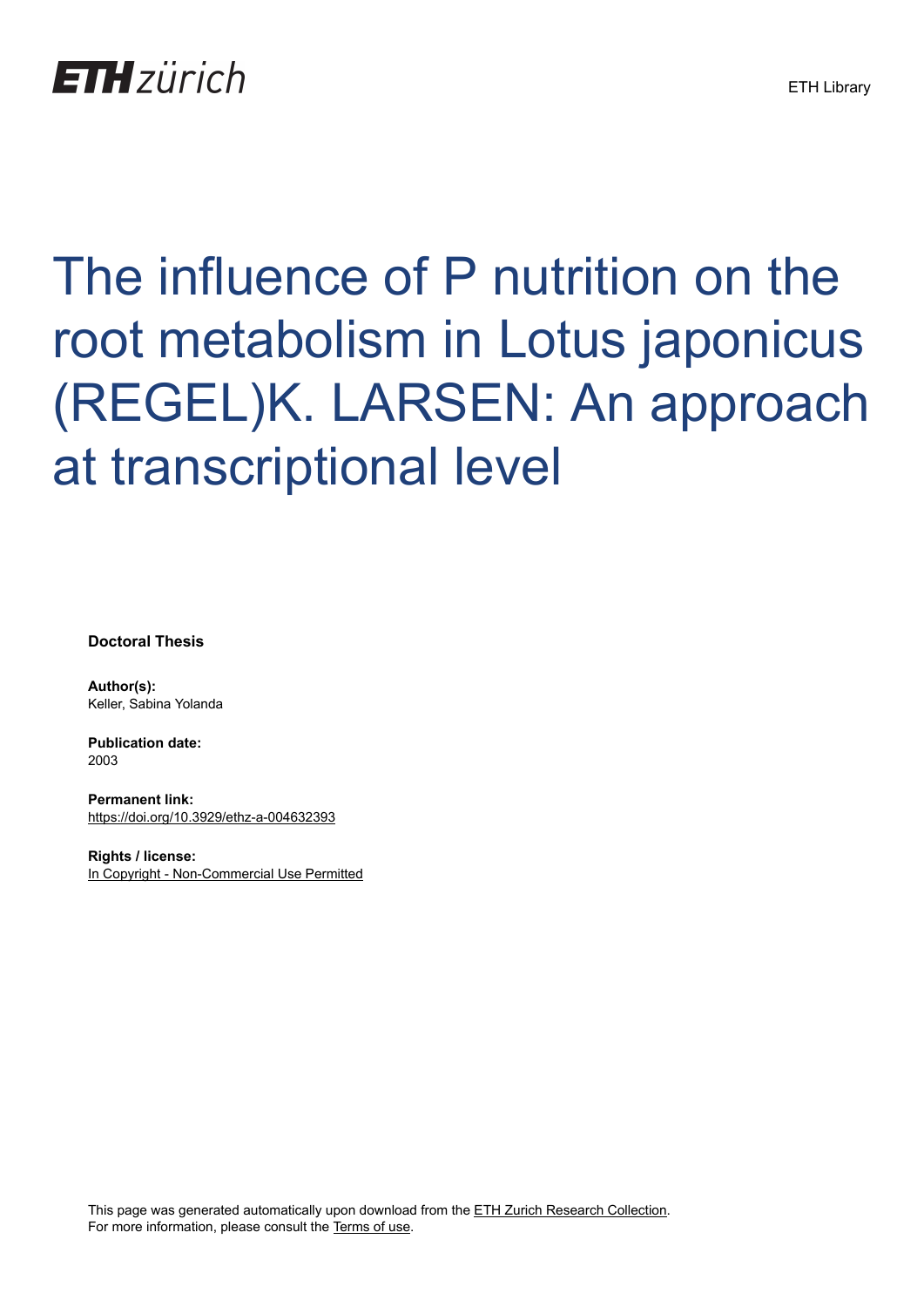Diss. ETH No. 15280

### **The influence of P nutrition on the root metabolism in**  *Lotus japonicus* **(REGEL) K. LARSEN: An approach at transcriptional level**

A dissertation submitted to the SWISS FEDERAL INSTITUTE OF TECHNOLOGY ZÜRICH for the degree of DOCTOR OF NATURAL SCIENCES

presented by

#### **Sabina Yolanda Keller**

Dipl. Natw. ETH-Zürich

born January 1, 1973 citizen of Zürich and Wetzikon (ZH)

accepted on the recommendation of: PROF. DR. E. FROSSARD examiner

DR. U. A. HARTWIG, PD DR. C. SAUTTER & DR. M. K. UDVARDI co-examiners

**2003**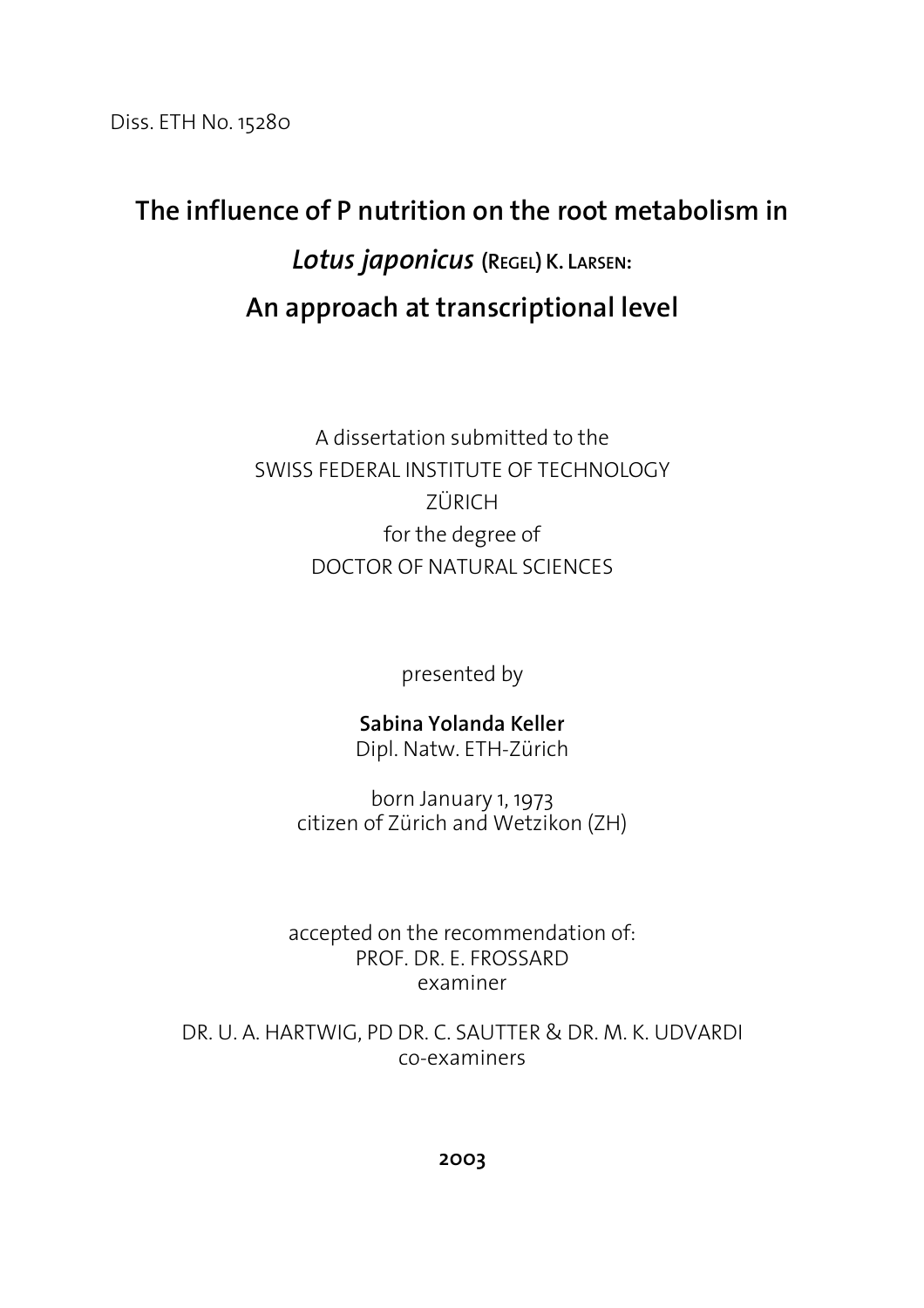#### **Summary**

P deficiency is considered to be the major limiting factor for legume growth and symbiotic nitrogen fixation (SNF). The aim of this study was to investigate the effect of P deficiency at the level of root gene transcription. To monitor the influence of P nutrition on N and C metabolism, also in respect of its inhibitory effect to nodulation and SNF, the model legume *Lotus japonicus* was chosen.

In this study, for the first time a *L. japonicus* root transcriptome analysis has been performed with the aim to compare gene expression between P deficient and P supplied roots.

In the first approach, plants were grown in two treatments: without P and with a P supply sufficient for nodulation. Root cDNA obtained from these plants was hybridized to 5,300 cDNA clones of an expressed sequence tag (EST) library of *L. japonicus* nodule tissue. 106 genes were found to be only expressed under either the sufficient or the P deficient conditions. For each of these ESTs a homology search was performed. Among the homologous genes there were enzymes involved in signaling, in carbon and fatty acid metabolism. An increase of the expression of enzymes involved in C metabolism suggested a high production of carboxylic acids, presumably destined for root exudation to solubilize soil-bound P. Genes involved in ethylene signaling were up-regulated under P deficiency, indicating an increased ethylene level. This suggests adaptive changes of cell development due to P deficiency as ethylene is reported to induce root hair growth, root elongation and the induction of stress genes. Another interesting finding in the P deficient roots was an up-regulation of genes that are related with drought stress. In general, many effects of P deficiency that had been earlier reported in physiological studies were found to be regulated at the transcriptional level.

The second part of the study focused on the effects of P deficiency on plant growth and on alterations in N and C metabolism. The influence of P and N availability was investigated in respect of its effects on biomass production, N metabolite regulation and SNF. Plants were grown under 2 levels of N combined with 6 different levels of P, to investigate the interaction of N and P nutrition on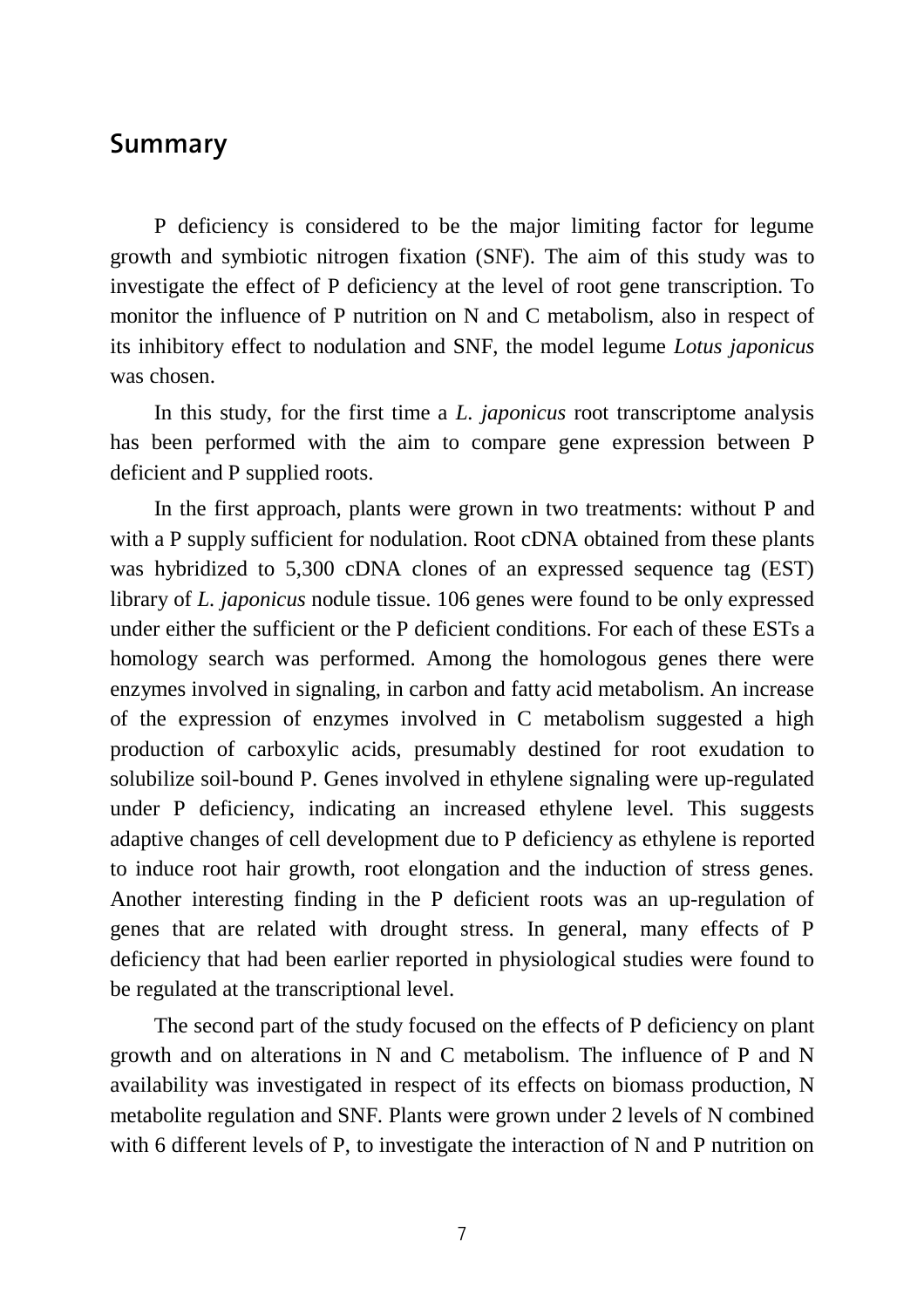root and nodule growth, and to identify the range in which P limits nodulation and SNF. The influence of P deficiency on N regulation was investigated by monitoring the expression of root genes in plants grown in two P treatments. Results obtained from cDNA array analysis were confirmed by real-time RT-PCR. Since asparagine is the main molecule for N transport in *L. japonicus*, its root concentration was measured by an enzymatic assay. Alterations in biomass production known under P deficiency were confirmed. Root growth was less impaired than shoot growth in P deficient plants. As expected, no nodulation occurred under severe P deficiency. In the nodulated plants, no N derived from symbiosis (Ndfs) was detectable by the isotope dilution method, neither in the roots nor in the shoots. But in nodules of a medium and a high P treatment Ndfs was found, with a maximum of 31%. Thus, either transport from nodules to roots and shoots was impaired, or the concentration of fixed N was below the detection limit due to a dilution effect. An accumulation of asparagine in the root tissue of P deficient plants was measured. This finding, together with the significantly decreased expression of a gene encoding for asparagine synthetase under P deficiency suggests a feedback regulation of asparagine synthetase by asparagine in *L. japonicus*. Genes of some key enzymes of C metabolism were also significantly up-regulated under P deficiency. Results from this experiment confirm the importance of P supply on legume growth, and provide new insight into the regulation of root gene expression involved in N and C metabolism under P deficiency.

This study provides new insight into the effect of P deficiency on the root metabolism of *L. japonicus* at transcriptional level.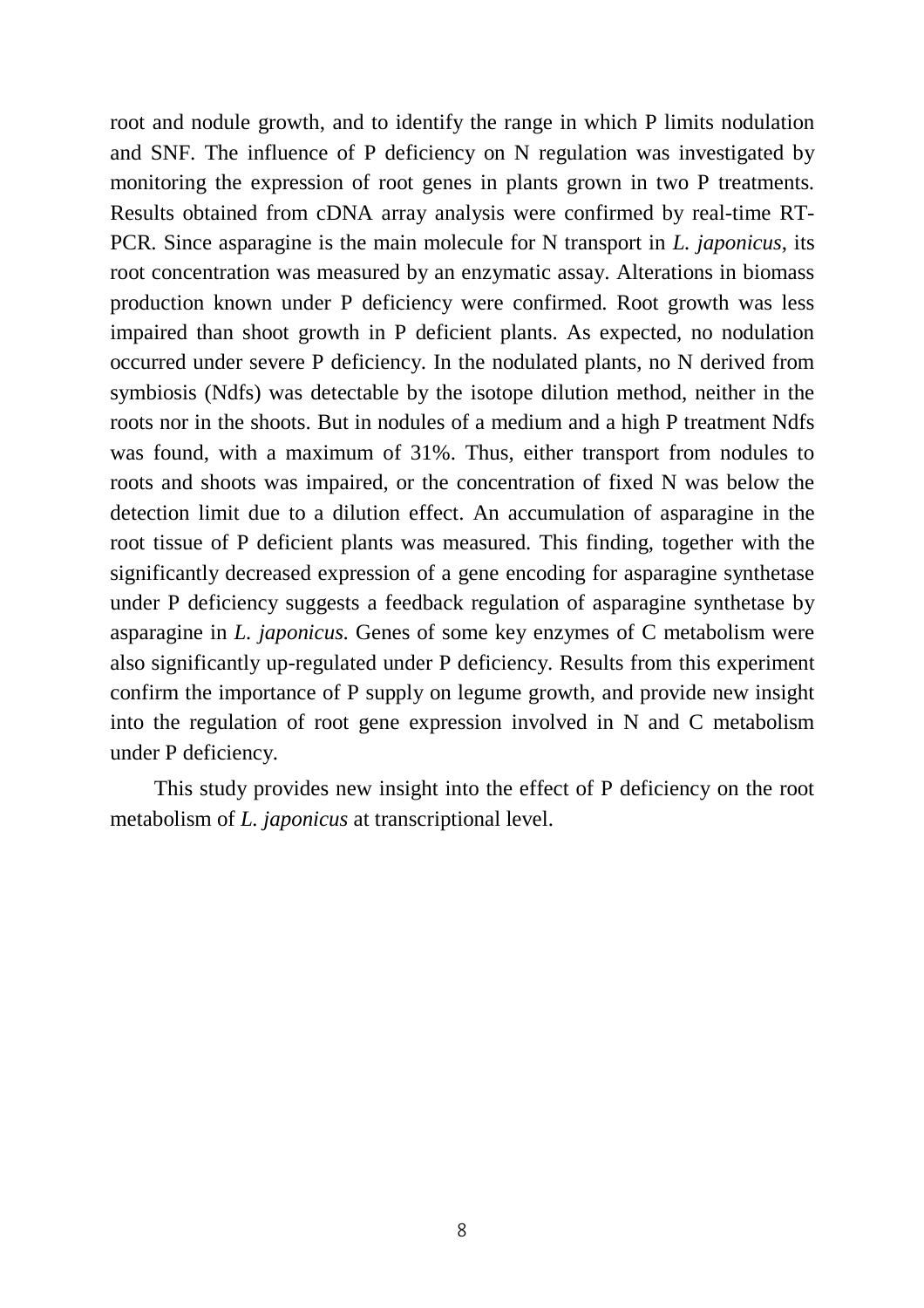#### **Zusammenfassung**

P Mangel gilt als wichtigster limitierender Faktor für das Wachstum von Leguminosen und die symbiotische Stickstoff-Fixierung (SNF). Das Ziel dieser Studie war, die Wirkung von P Mangel in Wurzeln auf der Ebene der Gen-Transkription zu untersuchen. die Modell-Leguminose *Lotus japonicus* wurde gewählt, um den Einfluss der P Ernährung auf den N- und C-Metabolismus zu untersuchen, auch im Hinblick auf die limitierende Wirkung für die Wurzelknöllchenbildung und die SNF.

In dieser Studie wurde zum ersten Mal eine Transkripom-Analyse in den Wurzeln von *L. japonicus* durchgeführt mit dem Ziel, die Gen-Expression von P versorgten und P limitierten Wurzeln zu vergleichen.

Im ersten Ansatz wurden die Pflanzen in zwei Verfahren angezogen: ohne P, und mit einer P-Versorgung, die für die Wurzelknöllchenbildung genügte. Die aus diesen Pflanzen erhaltene Wurzel-cDNA wurde mit 5300 cDNA Klonen hybridisiert, die aus einer expressed sequence tag (EST) Bibliothek von *L. japonicus* Knöllchengewebe stammten. 106 Gene wurden ausschliesslich unter P-Mangel oder unter genügender P-Versorgung exprimiert. Für all diese ESTs wurde nach Homologien gesucht. Unter den gefundenen homologen Genen waren Enzyme, die in die Signaltransduktion, den C- und Fettsäure-Metabolismus involviert sind. Die erhöhte Expression von Enzym-Genen des C-Metabolismus lässt vermuten, dass viele Carboxy-Säuren produziert wurden, die wahrscheinlich zur Wurzel-Ausscheidung bestimmt waren, um so im Boden gebundener P verfügbar zu machen. Gene, die in der Signaltransduktion von Ethylen eine Rolle spielen, waren unter P-Mangel exprimiert, was auf einen erhöhten Ethylen-Spiegel schliessen lässt. Dies deutet auf durch P-Mangel ausgelöste Anpassungen der Zell-Entwicklung hin. Ethylen ist bekannt für das Inizieren von Wurzelhaarwachstum, Wurzellängenwachstum und die Induktion von Stress-Genen. Eine weitere interessante Entdeckung in den Wurzeln mit P-Mangel war, dass Gene exprimiert waren, deren Expression unter Trockenstress bekannt ist.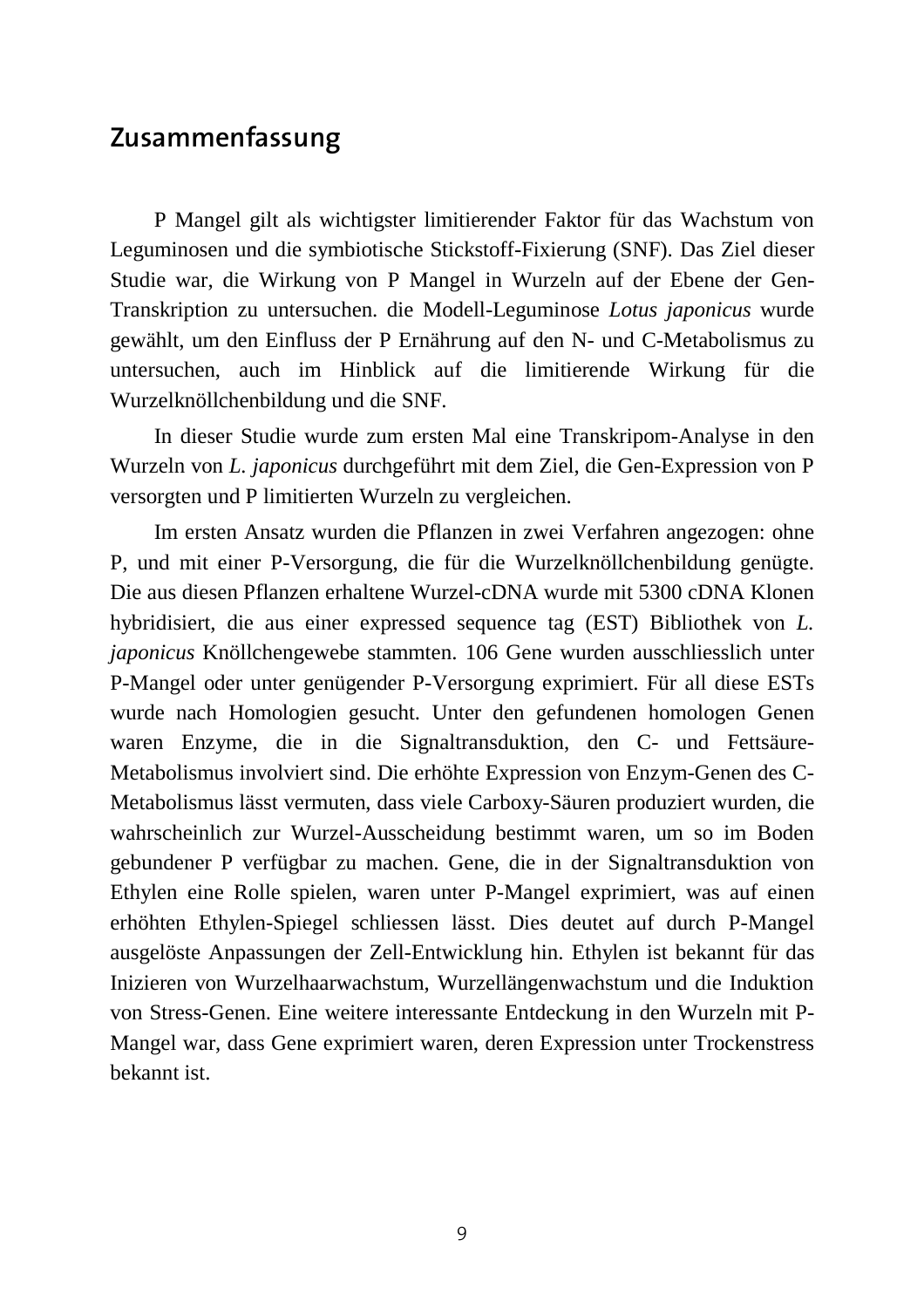Im Allgemeinen konnte gezeigt werden, dass viele Wirkungen von P Mangel, die in früheren physiologischen Studien beschrieben wurden, auf transkriptioneller Ebene reguliert sind.

Der zweite Teil dieser Studie befasste sich mit der Wirkung von P-Mangel auf das Pflanzenwachstum und auf Veränderungen im C- und N-Metabolismus. Der Einfluss der P- und N-Verfügbarkeit auf die Biomassenproduktion, Regulation von N-Metaboliten und SNF wurde untersucht. Die Pflanzen wuchsen in 2 unterschiedlichen N Stufen zusammen mit 6 verschiedenen P Stufen, um die Wechselwirkung zwischen N- und P-Versorgung auf das Wurzel- und Wurzelknöllchenwachstum zu untersuchen, und um den Bereich zu ermitteln, in dem P-Mangel die Wurzelknöllchenbildung und die SNF limitiert. Der Einfluss von P-Mangel auf die N Regulation wurde über die Expression von Wurzel-Genen von Pflanzen, die in zwei P-Verfahren gewachsen waren untersucht. Die von der cDNA Array-Analyse erhaltenen Resultate wurden mittels real-time RT-PCR bestätigt. Weil Asparagin das hauptsächliche Molekül für den N-Transport in *L. japonicus* darstellt, wurde die Asparaginkonzentration in den Wurzeln in einem Enzym-Verfahren gemessen. Veränderungen in der Biomassenproduktion, die für P-Mangel bekannt sind, konnten bestätigt werden. Das Wurzelwachstum war weniger beeinträchtigt als das Triebwachstum in den Pflanzen mit P-Mangel. Wie erwartet wurden unter schwerem P-Mangel keine Wurzelknöllchen gebildet. In den Pflanzen mit Wurzelknöllchen konnte weder in den Wurzeln noch in den Trieben N aus der symbiotischen N Fixierung (Ndfs) mittels der Isotopenverdünnungsmethode nachgewiesen werden. Jedoch wurde Ndfs in den Wurzelknöllchen eines mittleren und eines hohen P Verfahrens gefunden, mit einem Maximum von 31%. Demnach war entweder der Transportfluss von den Wurzelknöllchen zu den Wurzeln und Trieben behindert, oder die Konzentration von fixiertem N lag wegen eines Verdünnungseffekts unter der Nachweisgrenze. In den Wurzeln von Pflanzen mit P-Mangel wurde eine Anreicherung von Asparagin gemessen. Zusammen mit der signifikant schwächeren Expression von Asparagin Synthetase lässt dies vermuten, dass unter P-Mangel Asparagin Synthetase in *L. japonicus* von Asparagin feedback-reguliert wird. Gene von einigen Schlüsselenzymen des C-Metabolismus waren unter P-Mangel auch signifikant höher exprimiert. Die Resulate dieses Experiments bekräftigen die Bedeutung der P Versorgung für